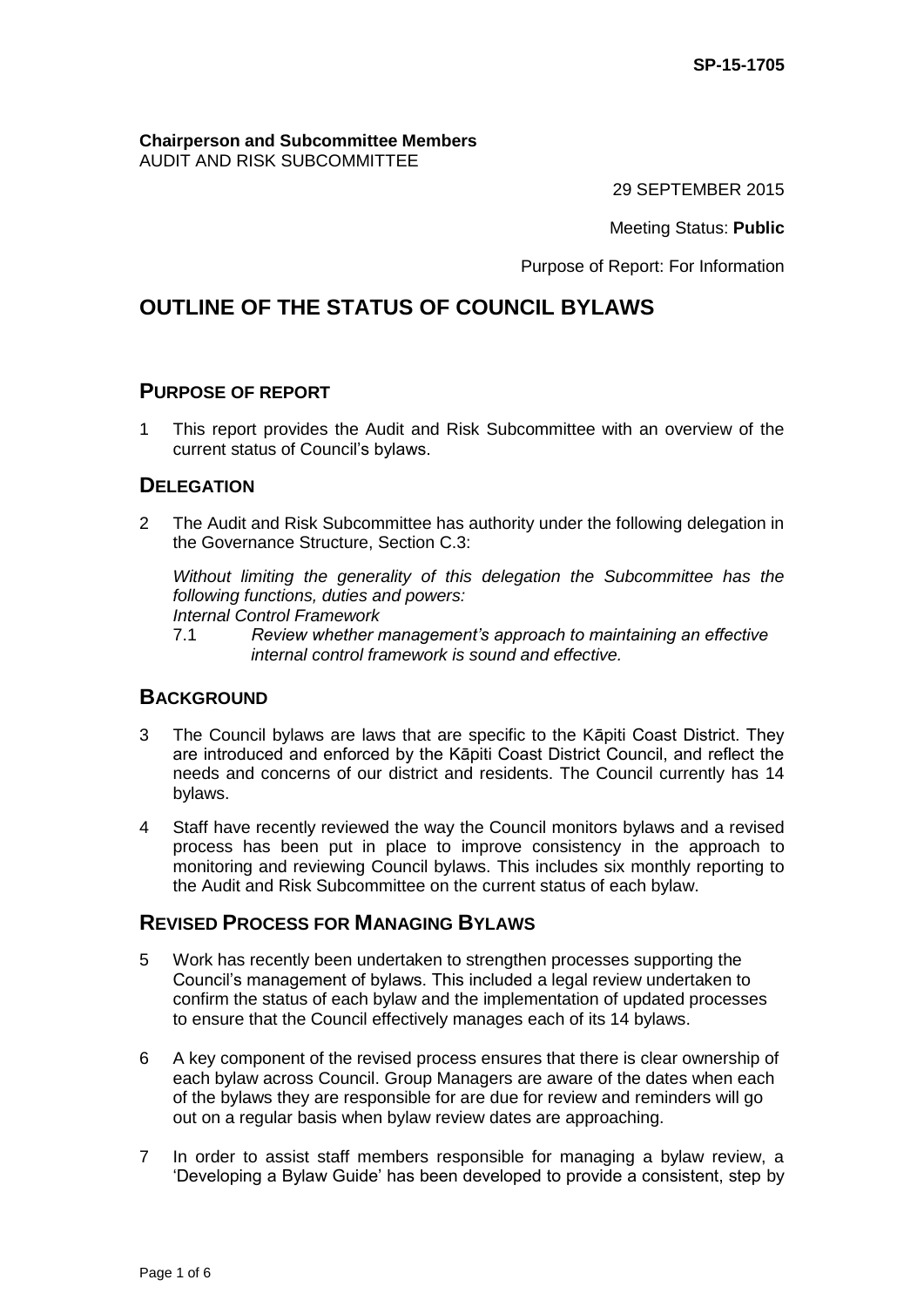step approach for each bylaw review. Training of staff involved in developing bylaws is to be undertaken shortly, supported by this guide.

8 Attached to this paper as Appendix A is a table which summarises the status of each of the Council's existing bylaws. This table includes a date by which each of the existing bylaws must be reviewed. Section 160A of the Local Government Act 2002 states that a bylaw is only revoked on the date that is two years after the date by which it should have been reviewed.

#### **BYLAW REVIEWS CURRENTLY UNDERWAY**

- 9 In addition to the work underway to embed an updated bylaw review process across the Council, work is already underway on several bylaws which are now due for review. These include the Fire Prevention Bylaw 2010 which must be reviewed no later than 30 September 2017 and the Cemeteries Bylaw 2010 which must be reviewed no later than 28 January 2017. Work is shortly to begin on the Public Places Bylaw 2010 which must be reviewed no later than 15 July 2017.
- 10 On the 15<sup>th</sup> of October Council will be asked to formally approve the Food Safety Bylaw. This bylaw was adopted by the Environmental and Regulatory Committee on 1 February 2007 but not approved by Council. Although changes to the Food Act 2014 are progressively coming into force and may end up superseding the Council's existing bylaw, the Council needs to approve the Council's Food Safety bylaw to ensure the bylaw is valid.
- 11 Under existing legislation the Dog Control Bylaw must be preceded by a review of the Councils' Dog Control Policy that directs the bylaw. The review of the dog control policy will need to be completed during the 2017/18 financial year.
- 12 Staff are currently conducting a stocktake of all of Council's strategies, policies and plans (there are in excess of 90 items on this register) with a view to recommending priorities for review to Council before the end of the 2015 calendar year.

#### **CONSIDERATIONS**

#### Policy considerations

13 Policies associated to bylaws will be reviewed and updated if required in conjunction with bylaw reviews.

#### Financial considerations

14 There are no financial considerations in relation to the information outlined in this report.

## **SIGNIFICANCE AND ENGAGEMENT**

#### Degree of significance

15 This report is for the purpose of providing information only and does not trigger the Council's Significance and Engagement policy. No engagement is required.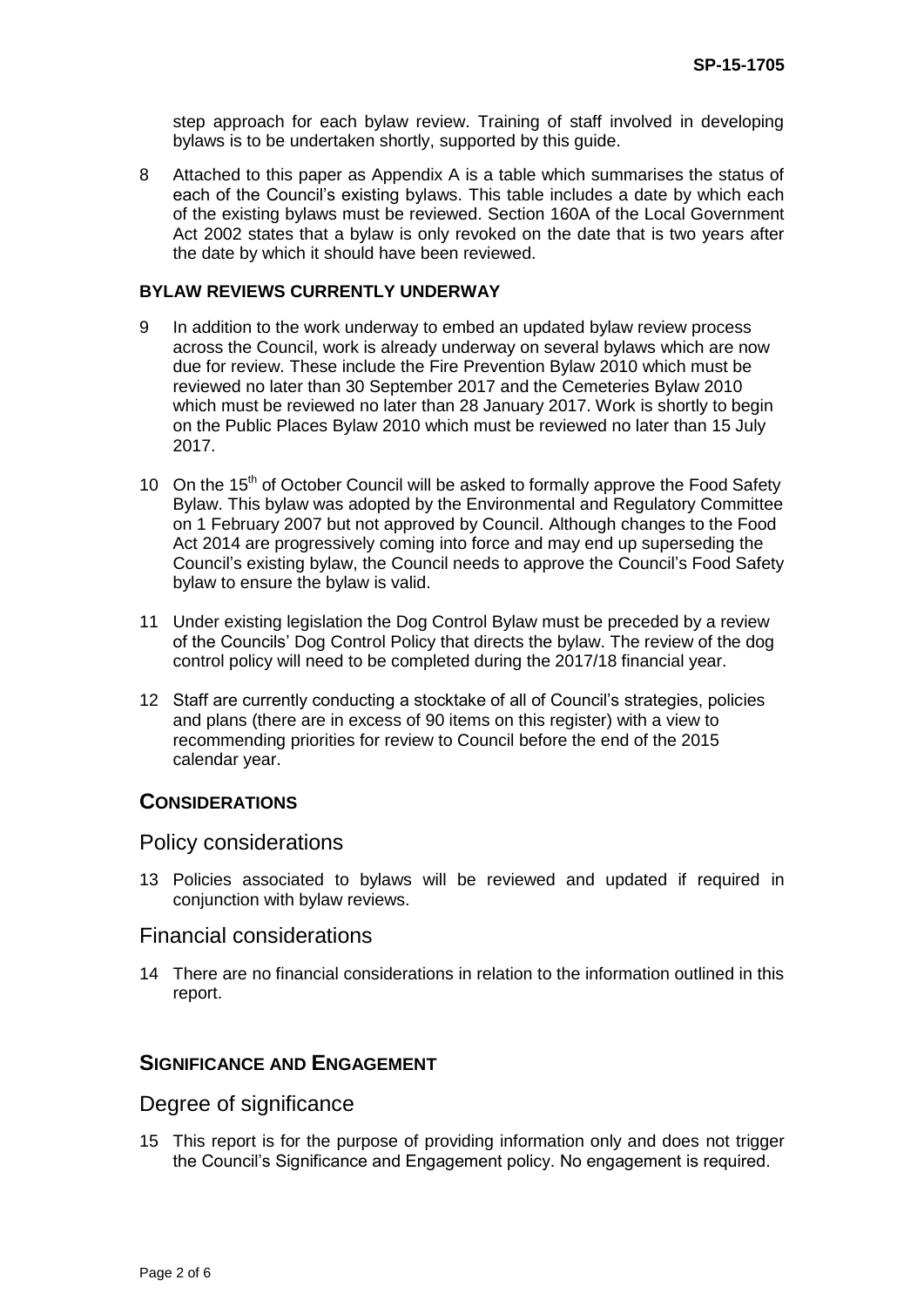# **RECOMMENDATIONS**

16 That the Audit and Risk Subcommittee note the current status of the Council bylaws.

| <b>Report prepared by</b>           | <b>Approved for submission</b>                     | <b>Approved for submission</b>                         |  |
|-------------------------------------|----------------------------------------------------|--------------------------------------------------------|--|
| Linda Guerin                        | <b>Kevin Currie</b>                                | Stephen McArthur                                       |  |
| <b>Statutory Compliance Officer</b> | <b>Group Manager Regulatory</b><br><b>Services</b> | <b>Group Manager</b><br><b>Strategy &amp; Planning</b> |  |

## **ATTACHMENTS**

Appendix 1 Kāpiti Coast District Council Bylaw Status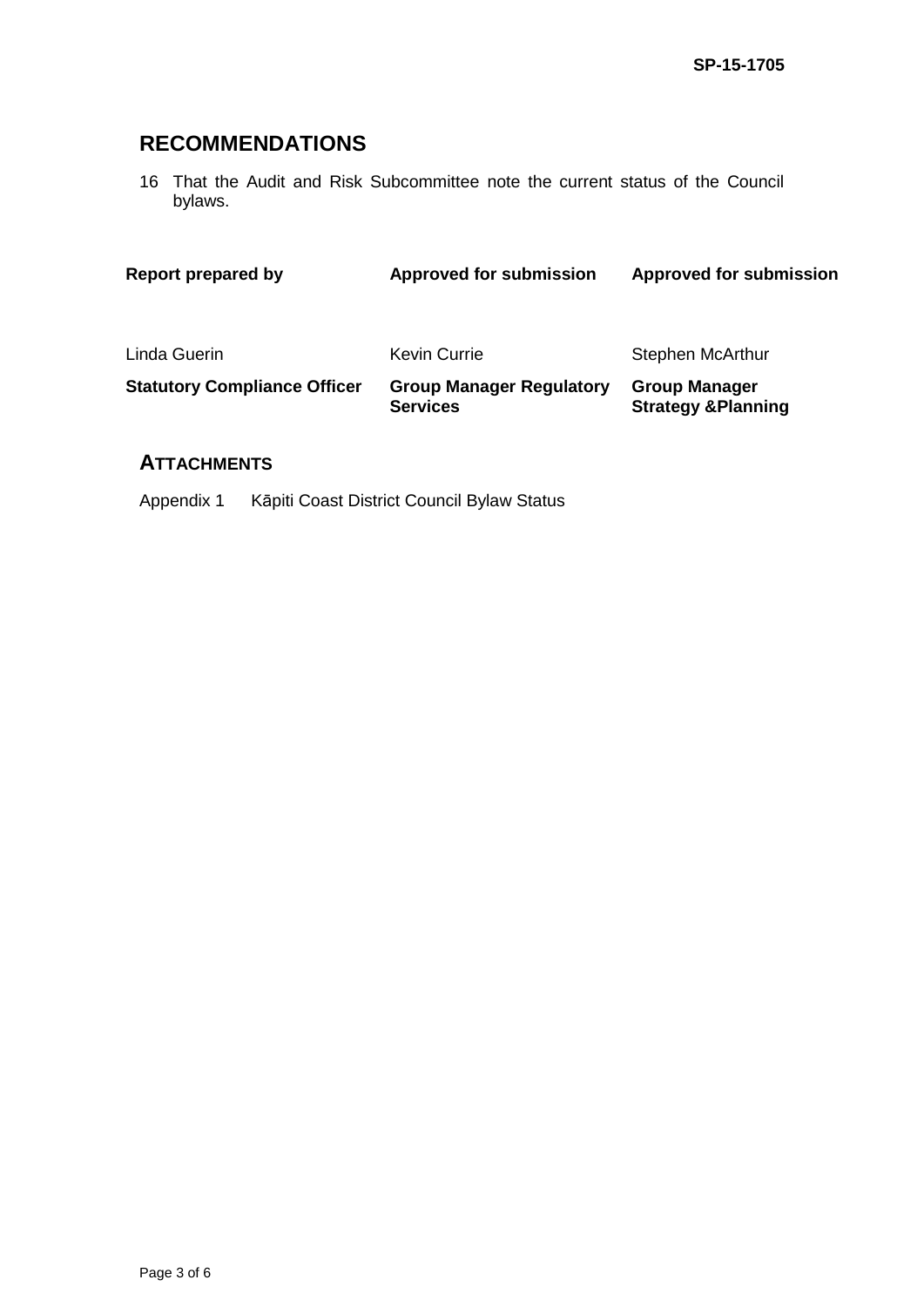# **Appendix 1**

# **Kāpiti Coast District Council Bylaw Status**

| Name of Bylaw                               | Owner                             | Date Bylaw was<br>approved by<br><b>Council</b>                         | Date Bylaw<br>came into force | New or<br><b>Reviewed Bylaw</b>                   | Due for Review by                                                              | Date Bylaw will be<br>revoked if not<br>renewed                                                                                       |
|---------------------------------------------|-----------------------------------|-------------------------------------------------------------------------|-------------------------------|---------------------------------------------------|--------------------------------------------------------------------------------|---------------------------------------------------------------------------------------------------------------------------------------|
| <b>Speed Limit</b><br><b>Bylaw 2005</b>     | Infrastructure<br><b>Services</b> | 30 June 2005                                                            | 30 June 2005                  | <b>New</b>                                        | New Speed Limit Bylaw<br>2015 to go to Council for<br>adoption 15 October 2015 | Not Relevant - post<br>new legislation $-$ the<br>Land Transport<br>(Speed Limits<br><b>Validation and Other</b><br>Matters) Act 2015 |
| <b>Cemeteries</b><br><b>Bylaw 2010</b>      | Community<br><b>Services</b>      | 28 Jan 2010                                                             | 01 Feb 2010                   | <b>New</b>                                        | 28 Jan 2015                                                                    | 28 Jan 2017                                                                                                                           |
| <b>Fire Prevention</b><br><b>Bylaw 2010</b> | Regulatory<br><b>Services</b>     | 30 Sept 2010                                                            | 1 Oct 2010                    | <b>New</b>                                        | 30 Sept 2015                                                                   | 30 Sept 2017                                                                                                                          |
| <b>Food Safety</b><br><b>Bylaw 2006</b>     | Regulatory<br><b>Services</b>     | Adopted by<br>Environment &<br>Regulatory<br>Committee on 1 Feb<br>2007 |                               | Replaced the<br>Food Hygiene<br><b>Bylaw 1993</b> | 1 Feb 2017<br>This is subject to Council<br>approval on 15 October<br>2015     | 1 Feb 2019<br>NB: this bylaw will<br>effectively be<br>replaced by<br>regulations under<br>the Food Act 2014                          |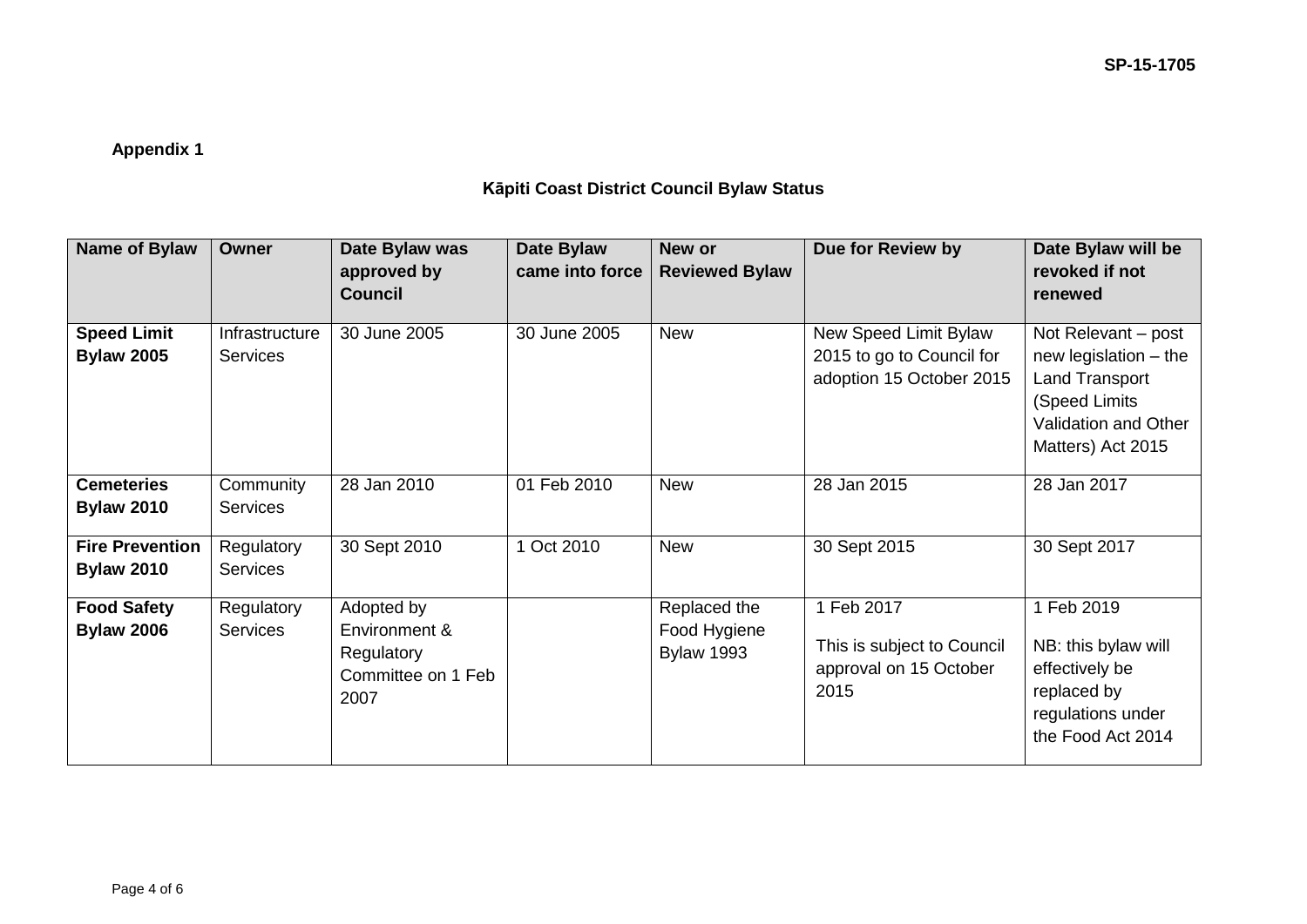| Name of Bylaw                                                                | <b>Owner</b>                      | Date Bylaw was<br>approved by<br><b>Council</b> | Date Bylaw<br>came into force | New or<br><b>Reviewed Bylaw</b>                                           | Due for Review by | Date Bylaw will be<br>revoked if not<br>renewed                                                                  |
|------------------------------------------------------------------------------|-----------------------------------|-------------------------------------------------|-------------------------------|---------------------------------------------------------------------------|-------------------|------------------------------------------------------------------------------------------------------------------|
| <b>Public Places</b><br><b>Bylaw 2010</b>                                    | Community<br><b>Services</b>      | 15 Jul 2010                                     | 1 Jul 2010                    | <b>New</b>                                                                | 15 Jul 2015       | 15 July 2017                                                                                                     |
| <b>Trade Waste</b><br><b>Bylaw 2007</b>                                      | Infrastructure<br><b>Services</b> | 14 Nov 2007                                     | 1 Jan 2008                    | Replaced Trade<br>Waste Bylaw<br>2000                                     | 14 Nov 2017       | 14 Nov 2019                                                                                                      |
| <b>Dog Control</b><br><b>Bylaw 2008</b>                                      | Regulatory                        | 11 Dec 2008                                     | 22 Dec 2008                   | Review which<br>replaced Dog<br>Control Bylaw<br>1997                     | 11 Dec 2018       | 11 Dec 2020                                                                                                      |
| Control of<br><b>Alcohol in</b><br><b>Public Places</b><br><b>Bylaw 2013</b> | Strategy and<br>Planning          | 18 Jul 2013                                     | 27 Jul 2013                   | Review which<br>replaced Public<br>Places Liquor<br>Control Bylaw<br>2007 | 18 Dec 2018       | 18 Dec 2018 due to<br>section 11 of the<br><b>Local Government</b><br>(Alcohol Reform)<br>Amendment Act<br>2012. |
| <b>Beach Bylaw</b><br>2009                                                   | Regulatory                        | 28 May 2009                                     | 01 Sep 2009                   | Review which<br>replaced the<br>Beach Bylaw<br>2002                       | 28 May 2019       | 28 May 2021                                                                                                      |